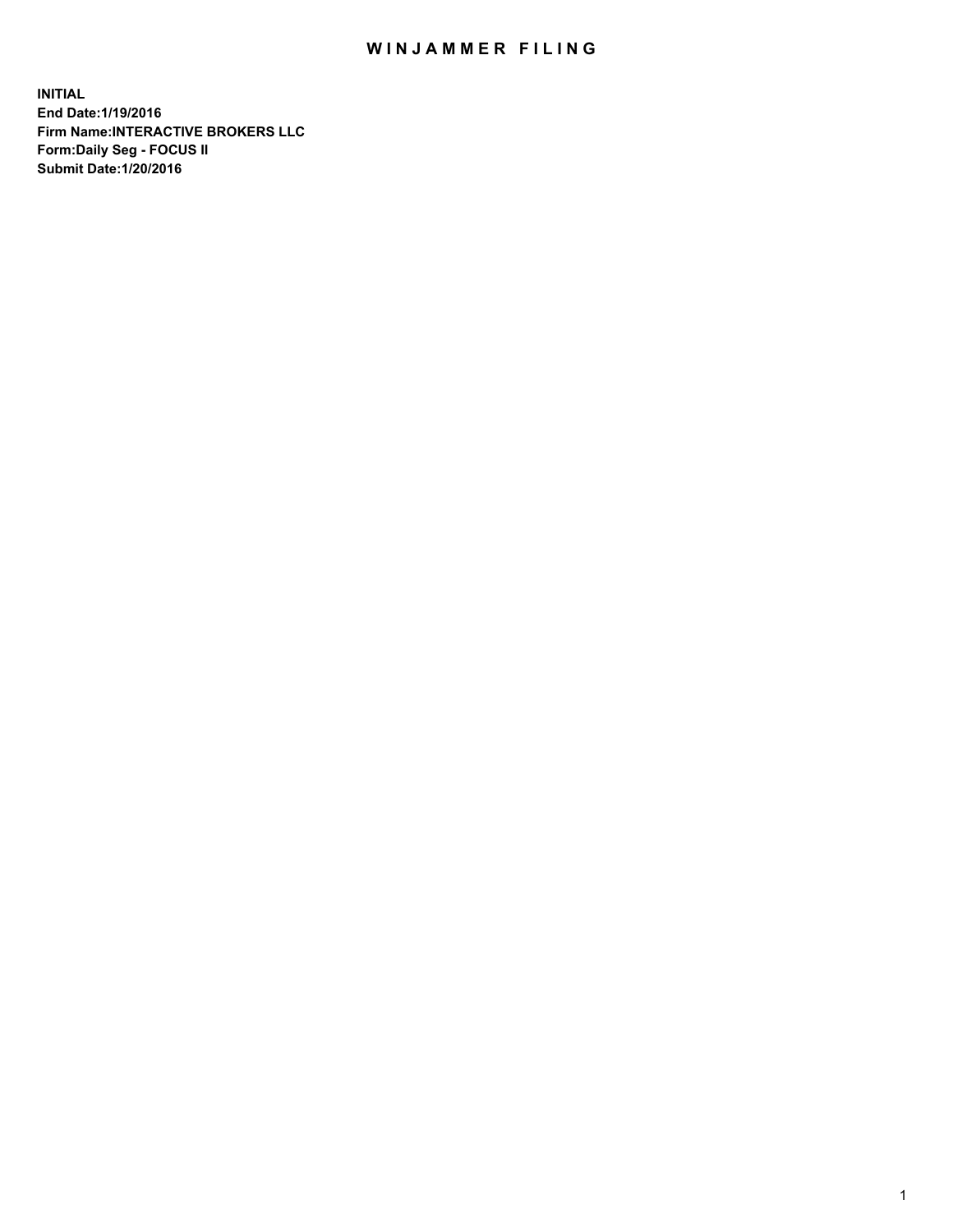## **INITIAL End Date:1/19/2016 Firm Name:INTERACTIVE BROKERS LLC Form:Daily Seg - FOCUS II Submit Date:1/20/2016 Daily Segregation - Cover Page**

| Name of Company<br><b>Contact Name</b><br><b>Contact Phone Number</b><br><b>Contact Email Address</b>                                                                                                                                                                                                                         | <b>INTERACTIVE BROKERS LLC</b><br><b>Alex Parker</b><br>203-618-7738<br>aparker@interactivebrokers.com |
|-------------------------------------------------------------------------------------------------------------------------------------------------------------------------------------------------------------------------------------------------------------------------------------------------------------------------------|--------------------------------------------------------------------------------------------------------|
| FCM's Customer Segregated Funds Residual Interest Target (choose one):<br>a. Minimum dollar amount: ; or<br>b. Minimum percentage of customer segregated funds required:% ; or<br>c. Dollar amount range between: and; or<br>d. Percentage range of customer segregated funds required between:% and%.                        | <u>0</u><br>155,000,000 245,000,000<br>0 <sub>0</sub>                                                  |
| FCM's Customer Secured Amount Funds Residual Interest Target (choose one):<br>a. Minimum dollar amount: ; or<br>b. Minimum percentage of customer secured funds required:%; or<br>c. Dollar amount range between: and; or<br>d. Percentage range of customer secured funds required between: % and %.                         | <u>0</u><br>80,000,000 120,000,000<br><u>00</u>                                                        |
| FCM's Cleared Swaps Customer Collateral Residual Interest Target (choose one):<br>a. Minimum dollar amount: ; or<br>b. Minimum percentage of cleared swaps customer collateral required:%; or<br>c. Dollar amount range between: and; or<br>d. Percentage range of cleared swaps customer collateral required between:% and%. | <u>0</u><br>0 <sub>0</sub><br>0 <sub>0</sub>                                                           |

Attach supporting documents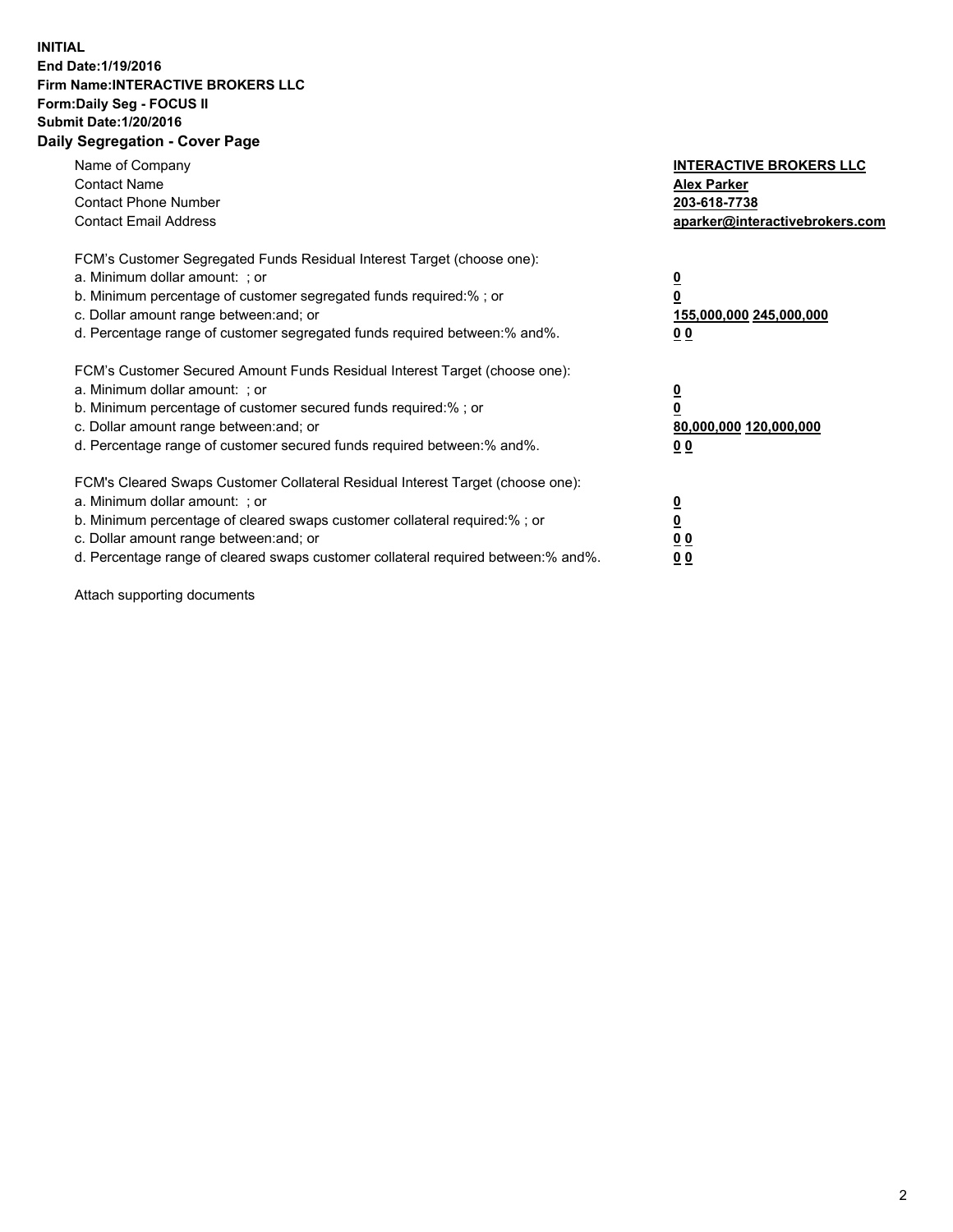## **INITIAL End Date:1/19/2016 Firm Name:INTERACTIVE BROKERS LLC Form:Daily Seg - FOCUS II Submit Date:1/20/2016 Daily Segregation - Secured Amounts**

|     | Dany Ocgregation - Oceaned Anioante                                                         |                                    |
|-----|---------------------------------------------------------------------------------------------|------------------------------------|
|     | Foreign Futures and Foreign Options Secured Amounts                                         |                                    |
|     | Amount required to be set aside pursuant to law, rule or regulation of a foreign            | $0$ [7305]                         |
|     | government or a rule of a self-regulatory organization authorized thereunder                |                                    |
| 1.  | Net ledger balance - Foreign Futures and Foreign Option Trading - All Customers             |                                    |
|     | A. Cash                                                                                     | 375,699,514 [7315]                 |
|     | B. Securities (at market)                                                                   | $0$ [7317]                         |
| 2.  | Net unrealized profit (loss) in open futures contracts traded on a foreign board of trade   | -2,691,284 [7325]                  |
| 3.  | Exchange traded options                                                                     |                                    |
|     | a. Market value of open option contracts purchased on a foreign board of trade              | 71,365 [7335]                      |
|     | b. Market value of open contracts granted (sold) on a foreign board of trade                | -112,584 [7337]                    |
| 4.  | Net equity (deficit) (add lines 1.2. and 3.)                                                | 372,967,011 [7345]                 |
| 5.  | Account liquidating to a deficit and account with a debit balances - gross amount           | 738,603 [7351]                     |
|     | Less: amount offset by customer owned securities                                            | 0 [7352] 738,603 [7354]            |
| 6.  | Amount required to be set aside as the secured amount - Net Liquidating Equity              | 373,705,614 [7355]                 |
|     | Method (add lines 4 and 5)                                                                  |                                    |
| 7.  | Greater of amount required to be set aside pursuant to foreign jurisdiction (above) or line | 373,705,614 [7360]                 |
|     | 6.                                                                                          |                                    |
|     | FUNDS DEPOSITED IN SEPARATE REGULATION 30.7 ACCOUNTS                                        |                                    |
| 1.  | Cash in banks                                                                               |                                    |
|     | A. Banks located in the United States                                                       | 500,149 [7500]                     |
|     | B. Other banks qualified under Regulation 30.7                                              | 0 [7520] 500,149 [7530]            |
| 2.  | Securities                                                                                  |                                    |
|     | A. In safekeeping with banks located in the United States                                   | 370,102,957 [7540]                 |
|     | B. In safekeeping with other banks qualified under Regulation 30.7                          | 0 [7560] 370,102,957 [7570]        |
| 3.  | Equities with registered futures commission merchants                                       |                                    |
|     | A. Cash                                                                                     | $0$ [7580]                         |
|     | <b>B.</b> Securities                                                                        | $0$ [7590]                         |
|     | C. Unrealized gain (loss) on open futures contracts                                         | $0$ [7600]                         |
|     | D. Value of long option contracts                                                           | $0$ [7610]                         |
|     | E. Value of short option contracts                                                          | 0 [7615] 0 [7620]                  |
| 4.  | Amounts held by clearing organizations of foreign boards of trade                           |                                    |
|     | A. Cash                                                                                     | $0$ [7640]                         |
|     | <b>B.</b> Securities                                                                        | $0$ [7650]                         |
|     | C. Amount due to (from) clearing organization - daily variation                             | $0$ [7660]                         |
|     | D. Value of long option contracts                                                           | $0$ [7670]                         |
|     | E. Value of short option contracts                                                          | 0 [7675] 0 [7680]                  |
| 5.  | Amounts held by members of foreign boards of trade                                          |                                    |
|     | A. Cash                                                                                     | 93,185,653 [7700]                  |
|     | <b>B.</b> Securities                                                                        | $0$ [7710]                         |
|     | C. Unrealized gain (loss) on open futures contracts                                         | 6,982,030 [7720]                   |
|     | D. Value of long option contracts                                                           | 71,361 [7730]                      |
|     | E. Value of short option contracts                                                          | -112,577 [7735] 100,126,467 [7740] |
| 6.  | Amounts with other depositories designated by a foreign board of trade                      | 0 [7760]                           |
| 7.  | Segregated funds on hand                                                                    | $0$ [7765]                         |
| 8.  | Total funds in separate section 30.7 accounts                                               | 470,729,573 [7770]                 |
| 9.  | Excess (deficiency) Set Aside for Secured Amount (subtract line 7 Secured Statement         |                                    |
|     | Page 1 from Line 8)                                                                         | 97,023,959 [7380]                  |
| 10. | Management Target Amount for Excess funds in separate section 30.7 accounts                 |                                    |
| 11. | Excess (deficiency) funds in separate 30.7 accounts over (under) Management Target          | 80,000,000 [7780]                  |
|     |                                                                                             | 17,023,959 [7785]                  |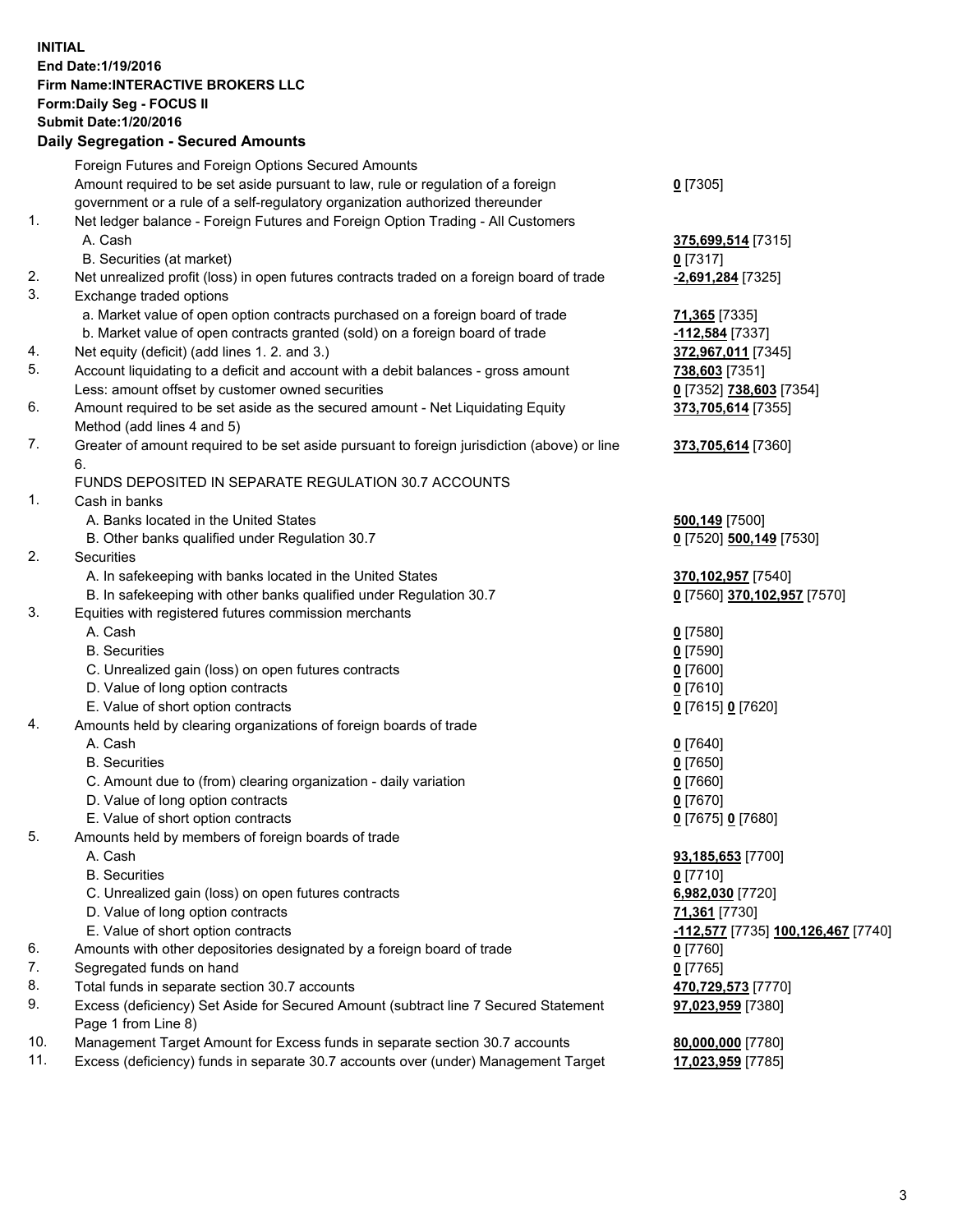**INITIAL End Date:1/19/2016 Firm Name:INTERACTIVE BROKERS LLC Form:Daily Seg - FOCUS II Submit Date:1/20/2016 Daily Segregation - Segregation Statement** SEGREGATION REQUIREMENTS(Section 4d(2) of the CEAct) 1. Net ledger balance A. Cash **2,609,636,572** [7010] B. Securities (at market) **0** [7020] 2. Net unrealized profit (loss) in open futures contracts traded on a contract market **100,983,375** [7030] 3. Exchange traded options A. Add market value of open option contracts purchased on a contract market **107,722,565** [7032] B. Deduct market value of open option contracts granted (sold) on a contract market **-227,235,880** [7033] 4. Net equity (deficit) (add lines 1, 2 and 3) **2,591,106,632** [7040] 5. Accounts liquidating to a deficit and accounts with debit balances - gross amount **105,558** [7045] Less: amount offset by customer securities **0** [7047] **105,558** [7050] 6. Amount required to be segregated (add lines 4 and 5) **2,591,212,190** [7060] FUNDS IN SEGREGATED ACCOUNTS 7. Deposited in segregated funds bank accounts A. Cash **321,571,584** [7070] B. Securities representing investments of customers' funds (at market) **1,467,870,256** [7080] C. Securities held for particular customers or option customers in lieu of cash (at market) **0** [7090] 8. Margins on deposit with derivatives clearing organizations of contract markets A. Cash **32,359,222** [7100] B. Securities representing investments of customers' funds (at market) **1,108,549,739** [7110] C. Securities held for particular customers or option customers in lieu of cash (at market) **0** [7120] 9. Net settlement from (to) derivatives clearing organizations of contract markets **8,589,990** [7130] 10. Exchange traded options A. Value of open long option contracts **107,723,948** [7132] B. Value of open short option contracts **-227,237,294** [7133] 11. Net equities with other FCMs A. Net liquidating equity **0** [7140] B. Securities representing investments of customers' funds (at market) **0** [7160] C. Securities held for particular customers or option customers in lieu of cash (at market) **0** [7170] 12. Segregated funds on hand **0** [7150] 13. Total amount in segregation (add lines 7 through 12) **2,819,427,445** [7180] 14. Excess (deficiency) funds in segregation (subtract line 6 from line 13) **228,215,255** [7190] 15. Management Target Amount for Excess funds in segregation **155,000,000** [7194] **73,215,255** [7198]

16. Excess (deficiency) funds in segregation over (under) Management Target Amount Excess